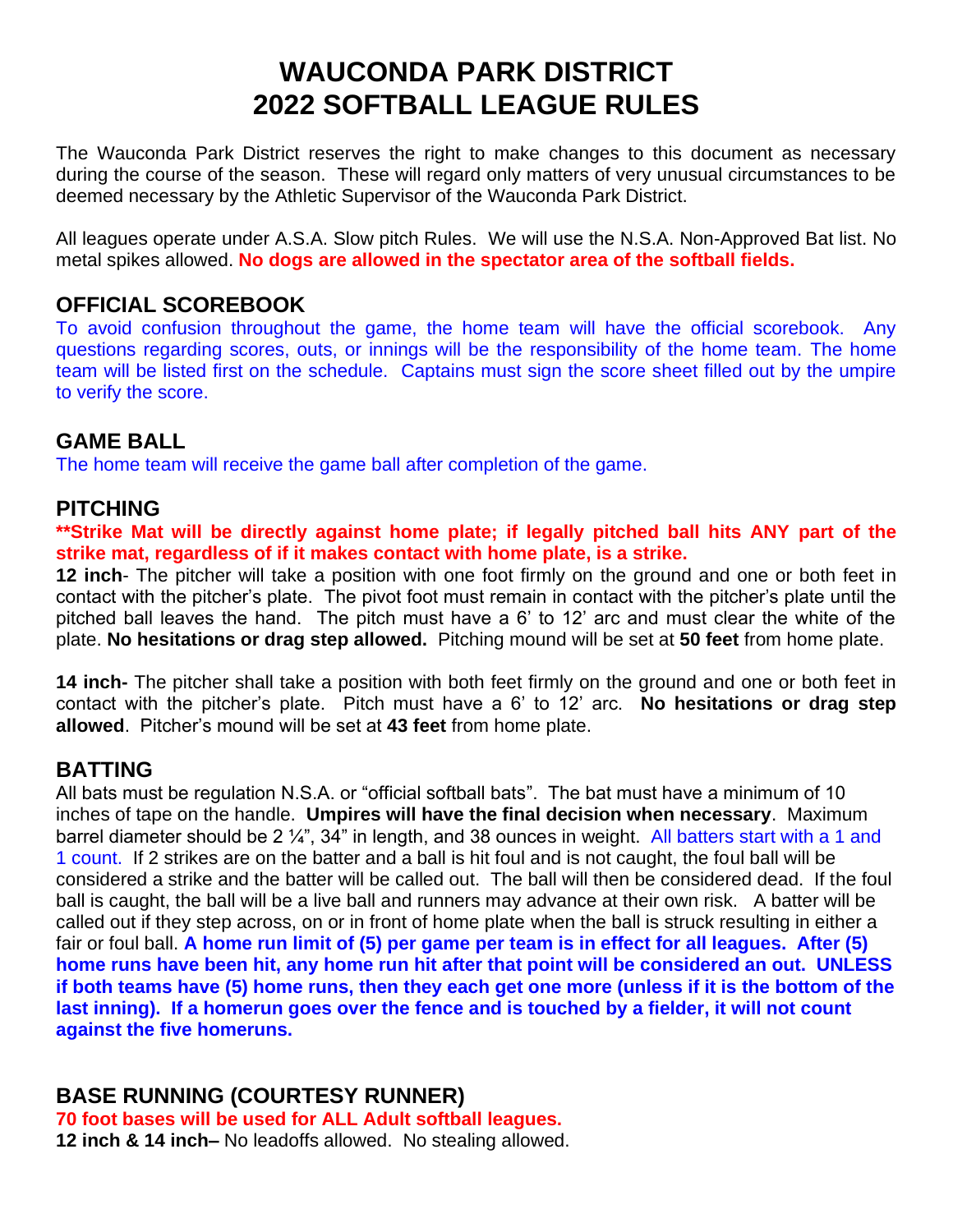**Courtesy runner-** Teams who have injured players who can bat but not run will be allowed a courtesy runner. The batter must reach base before a courtesy runner may start. The courtesy runner will be the last out of that inning. If there are no outs, the runner will be the last out of the previous inning. **Three courtesy runners per team per game. This rule will be discussed with captains before the game if a team needs additional courtesy runners. Also, if a Courtesy Runner is used in the inning and his/her place comes up again in the same inning then it is ok to use that same courtesy runner again and it will not be counted towards your 3 courtesy runners.**

**Crash Rule-** When a defensive player clearly has the ball and is waiting for the runner and the runner, with great force, crashes into the defensive player, the runner is declared out. The ball is dead and all other runners must return to the last base touched at the time of the collision. If the act is determined to be flagrant, the offender shall be ejected. (Umpire's judgment)

## **GAME LENGTH AND RESCHEDULING**

All scheduled games will be 55 Minutes in length or 7 innings (if time is not reached). After 40 minutes the count will go to 2 and 2. This will be at the top of the next inning. A new inning will not start after the game is 55 minutes old, unless the game is tied. A game begins at the time of the first pitch. If every player hustles in and out, the time limit should not come into effect. A game called by the umpire due to rain or darkness shall be regulation if five or more complete innings  $(4\frac{1}{2})$  if the home team is ahead) have been played. A team that is ahead by 20 or more runs at the end of four innings (3  $\frac{1}{2}$  if the home team is ahead), 15 or more runs at the end of five innings (4  $\frac{1}{2}$  if the home team is ahead), or 10 runs at six innings (5  $\frac{1}{2}$  if the home team is ahead) shall be declared the winner.

### **PLAYER INFORMATION**

**Extra player(s)** - Extra player(s) is optional, but if used, it must be made prior to the start of the game and listed in the batting order. EP(s) must remain in the same position in the batting order. Any 10 of the 12 players can play defense. Only a player who has not been in the game may substitute for the EP(s). If the EP(s) is removed from the line-up (for any reason other than an injury), his/her position is recorded as an out when that space comes up in the order.

**Substitution-** Any player, including the EP(s), may be withdrawn and re-entered once in the original batting order.

**Minimum players-** All teams must have a minimum of **eight** players to start and finish a game. If eight players are not available from the team roster, the team must forfeit. If a team loses players and is under eight players during the game, the game is considered a forfeit. **CO-ED LEAGUE**: Must have minimum of 4 girls and 4 guys; If you don't have an equal amount of men/women at the start of the game then you can discuss with the opposing captain about playing with an odd amount of players before the game starts. Both captains have to agree that this is ok for it to be a legal game. Picking up players is allowed only to avoid a forfeit. We still play with the male/female alternating batting order and you would take an automatic out if you don't have an equal amount of men/women **(See Amendment on next page)**

**10 minutes after the original game time is forfeit time. This rule is only for the 1st game of the night. All other games will start on time and the game time is forfeit time.**

**Roster-** There is a 12-player roster minimum and a 20-player roster maximum. There is a 30-player roster maximum for Co-Ed League ONLY. Players are allowed to be on more than one

roster if it is not for the same night of play. Players must be 18 years or older as of their first scheduled game. **All rosters must be in BEFORE your third game.** 

**Teams will not be allowed to play anytime after until rosters are turned into the Athletic office.**  Signatures of all rostered players must be on the roster prior to that players participation.

**PLAYERS CAN BE OBTAINED FROM OTHER TEAMS FOR NIGHTLY PLAY; PLEASE STATE THIS TO THE UMPIRE AND OPPOSING CAPTAIN BEFORE THE GAME STARTS.**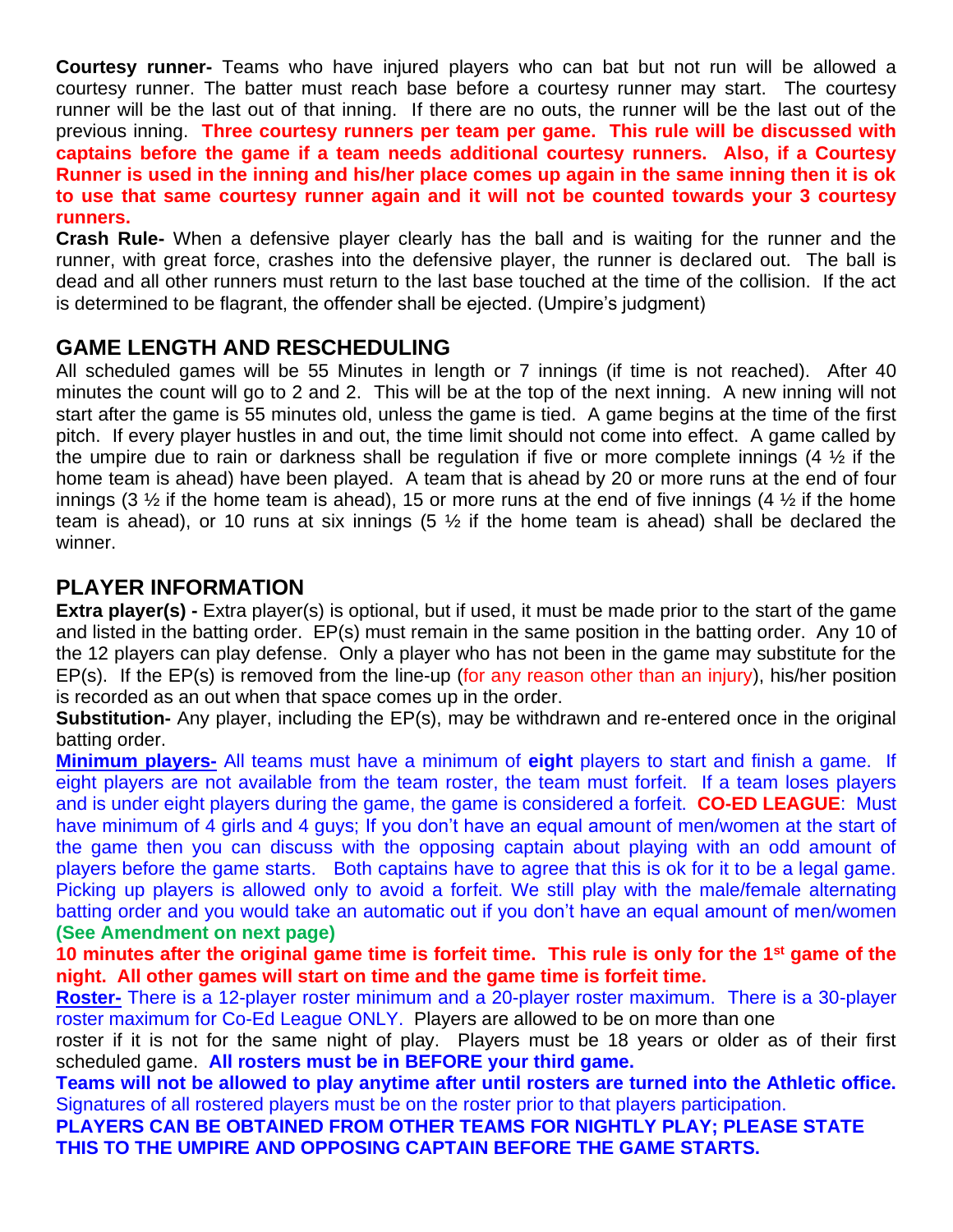## **CO-REC RULES**

A full team is 5 men and 5 women. Batting order must alternate. Placement of fielders will be 2 men and 2 women in the outfield **(on the grass when the bat contacts the ball)** and 2 men and 2 women in the infield. Pitcher and catcher must be 1 man and 1 woman. There must be male- female alternate batting order. If a male batter is walked, the next female batter has the option to walk or bat. (Regardless of how many are out.) Gloves are optional for women only. **Men cannot wear gloves of any kind for 14" mush ball.** Co-Ed League is allowed to "roster bat" (all players can bat but not play the field) but they **must declare it at the start of the game**. Roster bat must be an **even number** of males to females. You must have a substitution for others to play the field. You can not play more males than females. You must have an even number of males & females. If you don't have an equal amount of men/women at the start of the game then you can discuss with the opposing captain about playing with an odd amount of players before the game starts. Both captains have to agree that this is ok for it to be a legal game. We still play with the male/female alternating batting order and you would take an automatic out if you don't have an equal amount of men/women. **AMENDMENT A: More females than males can play but the Pitcher and Catcher must still alternate male/female. The remaining males must then be placed as best as possible in the infield and outfield as outlined in the original rule. There is no automatic out for women batting back-to-back at the end of the order.** 

There are no banned bats for Co-Ed only. Bats still have to be N.S.A. or official softball bats and must follow our bat guidelines on page 1.

**CONTINUED = For any extra inning game, each team will start with a runner on 2nd base. This runner must be the last batter from the previous inning.**

#### **RULE PROTESTS**

Teams may protest rule interpretations only. Judgment calls cannot be protested. The team captain must inform the umpire of their intent to protest prior to the next pitch. At that time, the protesting team must notify the Park District representative. If possible, the protest will be settled immediately. If not, the protesting team must explain in detail the events and the rule that was violated. A protest fee of \$25.00 is to be submitted with the written protest. If a team does not follow the procedure above, the protest will not be considered.

#### **ELIGIBILITY PROTESTS**

Eligibility protests may be made at any time prior to the end of the game. Eligibility protests should be made as soon as the ineligible player is discovered. It is very difficult to prove ineligibility if the player has left the field. Therefore, we encourage teams to contact the Park District representative immediately. No fee is required.

#### **APPEAL PLAY**

An appeal play is one in which an umpire cannot make a decision until requested to do so. (Examples- missing a base, leaving too soon on a caught fly ball). The appeal may be verbal or nonverbal, may be made when the ball is live or dead, and **must** be made before the next pitch.

#### **INFIELD FLY**

An infield fly is a fair fly ball which can be caught by an infielder with ordinary effort with runners on 1<sup>st</sup> and 2<sup>nd</sup> or with the bases loaded before two are out. The pitcher, catcher and any outfielder who positions themselves in the infield on the play shall be considered infielders. The ball is live and runners may advance at the risk of the ball being caught or tag up, and advance after the ball is touched. The ball does not have to be caught to be considered an infield fly situation. Any infield fly is the discretion of the umpire.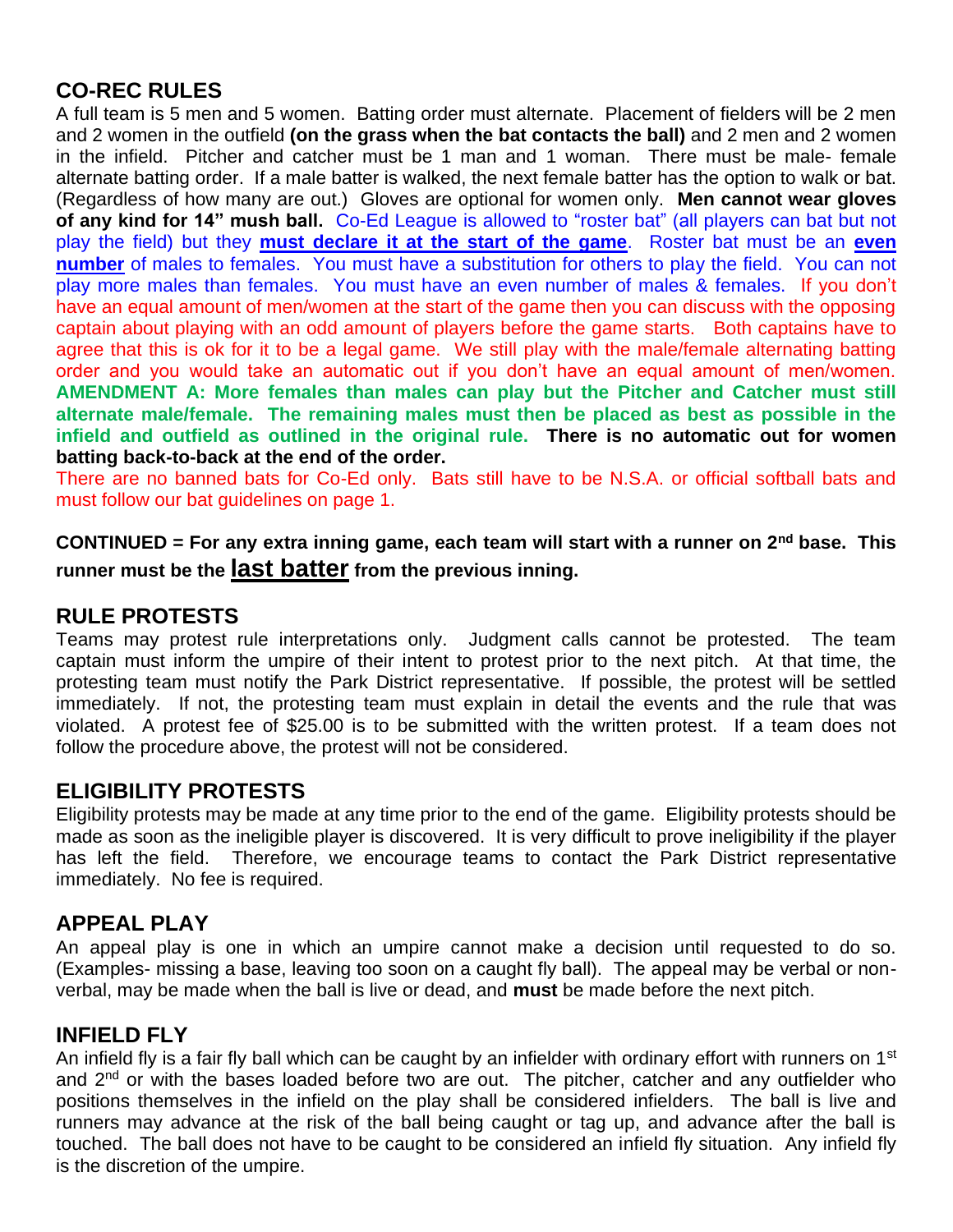#### **INTERFERENCE**

An act of an offensive player (batter, base runner, on-deck batter, coach, or teammate) which impedes, hinders or confuses a defensive player. Defensive players must be given the opportunity to field the ball anywhere on the playing field.

#### **OBSTRUCTION**

The act of a fielder while not in possession of the ball or not in the act of fielding a batted or thrown ball, which impedes the progress of a base runner who is legally running the bases. The obstructed runner and any other runners affected by the obstruction will be awarded the base(s) they would have reached had the obstruction not occurred.

#### **OVERTHROW**

If a ball is thrown out of play, time will be called. The umpire shall award the base runners two bases from the base last touched when the throw was made.

#### **RAINOUT INFORMATION**

Park District staff will make all decisions regarding rainouts prior to game time. On questionable days, **call the league line at 526-4606 after 4:00 p.m.** for game decisions and rescheduling information. An updated recorded message will be available at the same number after 5:00 p.m. If inclement weather should occur after this time, please report to the fields and the umpire will make the final decision. **Please do not call the office. They have been instructed not to give out any weather information! After a rainout, make-up game dates and times will be available on the website at www.waucondaparks.com the next business day.** 

#### **FORFEITS – Any team that is a No-Show will automatically be fined \$30**

If at any time a team does not have at least eight players, the game will be forfeited. The umpire's decision is final on all forfeits. **10 minutes after the original game time is forfeit time.** When a team forfeits a game, there will be a \$30.00 team fine. If a second forfeit occurs, another fine of \$30.00 will be levied. A third forfeit will result in ejection from the league and a forfeit of their entry fee. All fines must be paid in full at the Park District office during regular business hours before the next scheduled game. Any game in which ineligible players take part will be an automatic forfeit. If you know that you have to forfeit, please call the Athletic Supervisor to let them know.

### **STANDINGS**

It is the responsibility of each team's Captain to verify and initial game results at the conclusion of each game. League standings and game results will be distributed weekly. Each team Captain is responsible to check these results for accuracy. Any questioning of the recorded game results must be made to the Park District within three weeks of the date of the game in doubt. After three weeks, all recorded game results are final. **No questioning of recorded game results will be considered after the end-of-season tournament brackets have been released.** 

**All tournament games will be played the same as the regular season. TOURNAMENT GAMES WILL HAVE MANDATORY ROSTER CHECKS, SO PLEASE HAVE YOUR TEAM BRING IDENTIFICATION.**

*Awards will be given out at the end of the playoffs to the top teams in their division for regular season. Awards will be given for the playoffs to the top 2 teams overall. Winnings will be based on the number of each league. ALL AWARDS ARE GIVEN AS CREDITS ON THE CAPTAIN'S ACCOUNT.*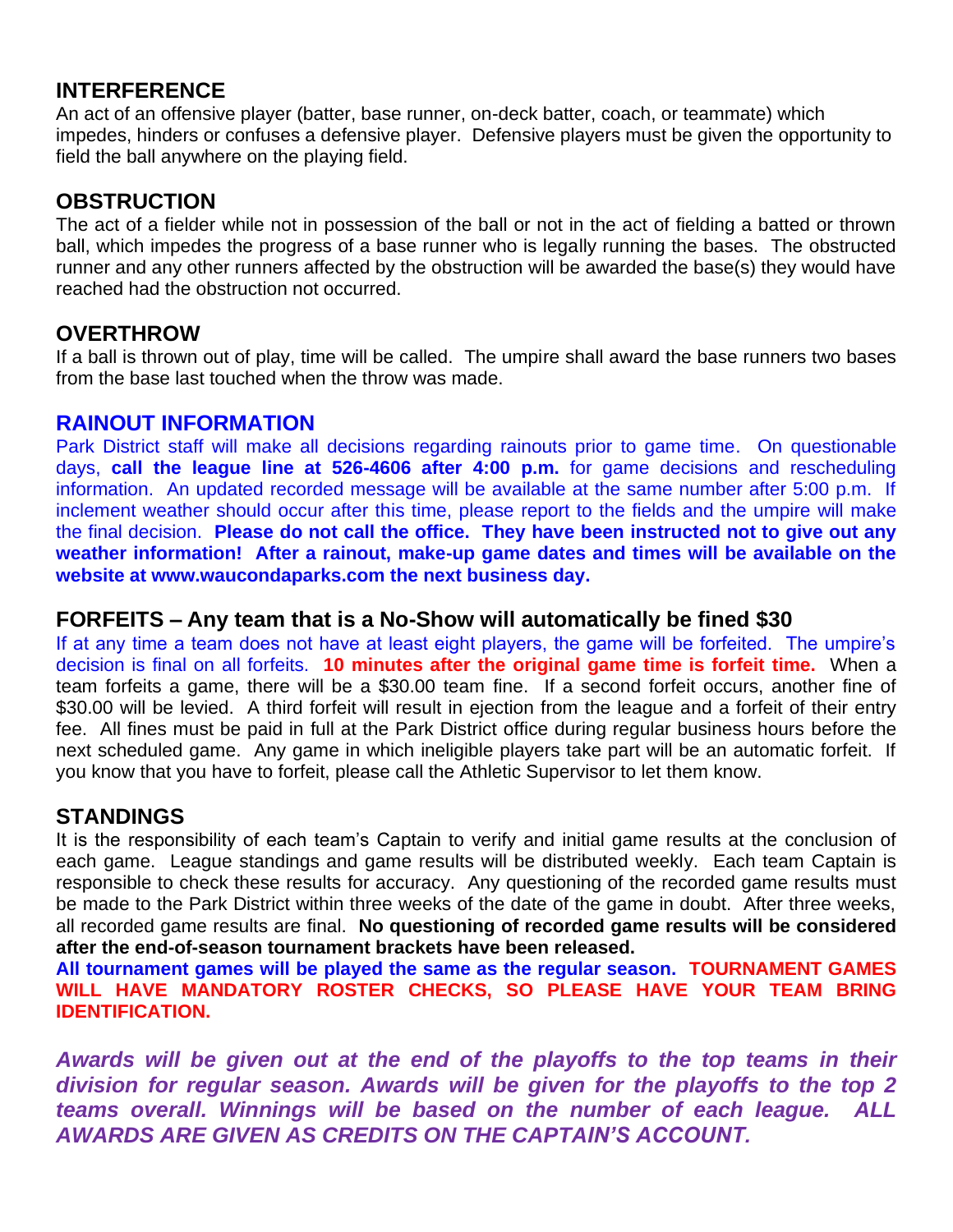## **POSSESSION OF ALCOHOLIC BEVERAGES/DRUGS**

**No alcoholic beverages or drugs are allowed in the parks at any time.** Any player/manager/fan under the influence of alcohol or drugs will be immediately suspended from any Park District properties/events/leagues for 1 year for that individual. It is up to the team to inform fans of this policy.

## **TEAM CONDUCT**

Any team or individual exhibiting unsportsmanlike conduct towards members of another team, any umpire, or any Park District representative before, during or after the game risks forfeiture of the game. The Park District reserves the right to forfeit any game following complaints by the umpire's association or Park District representative even if the umpire does not do so. Any team or individual which the Wauconda Park District feels does not display the high degree of sportsmanship that the Wauconda Park District have built up in our leagues will be suspended or expelled and will possibly lose their right to participate in the Wauconda Park District Adult Softball Program. Any player ejected from the game by an umpire will be suspended for a minimum of one game. Any player who threatens, pushes, strikes, an official, umpire or another player in any manner will be issued an automatic 1year suspension from all Park District programs for that individual. **Ejected players must leave the park grounds immediately. Team forfeiture will result from non-compliance.**

### **SCHEDULES**

The Wauconda Park District reserves the right to change all softball schedules, with proper notice either in writing or by phone. Make up games, rescheduling, rainouts, playoffs, etc. will be rescheduled at the convenience of the Park District facilities and staff. CONTINUED THIS YEAR: The Athletic Supervisor has the right to switch a team if they are in an incorrect division. This can happen at any time during the season.

### **TIEBREAKER**

In the event of a season tie, the tiebreaker will work as follows:

- 1. Head to head competition.
- 2. If still tied, runs scored in those games.
- 3. If still tied, total runs scored for the season.

### **CAPTAINS RESPONSIBILITIES**

All captains are expected to inform their players concerning all rules and regulations. Make sure **all** league fees, rosters and release forms are in and paid by the set deadline. They will inform all players of scheduled games, schedule changes, make-up games and standings. After a rainout, Captains are responsible for calling the league information line at 526-4606 to get make-up game information.Captains are also responsible for notifying the Park Office of any changes in their address, phone number, etc. Captains also must check the score of games periodically to insure accuracy and to **check and initial the final score. If a captain chooses to not make note of any discrepancies at the conclusion of ANY game, or does not initial the card, the recorded score card will be submitted and the game is official.** Home team has the official scorebook. Team captains are responsible for their team members as well as team spectators.

**NOTE:** All questions regarding anything in this packet should be directed to the Athletic Supervisor. The phone number for the Wauconda Park District office is 526-3610.